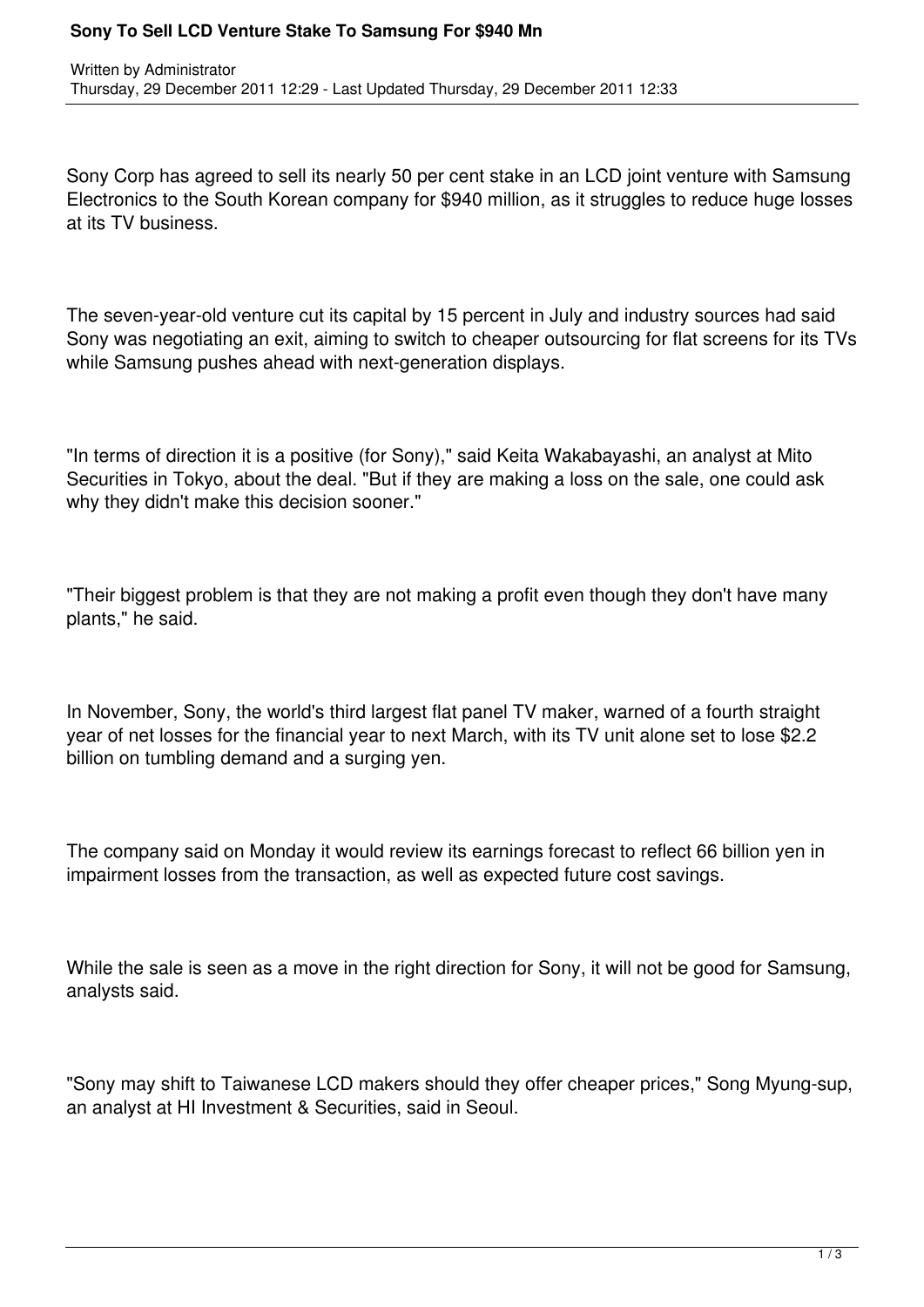## **Sony To Sell LCD Venture Stake To Samsung For \$940 Mn**

Written by Administrator Thursday, 29 December 2011 12:29 - Last Updated Thursday, 29 December 2011 12:33

Shares in Sony ended 1.6 per cent higher, compared with a 1 per cent gain in Tokyo's benchmark Nikkei average .N225, while Samsung Electronics shares fell 0.2 per cent.

Sony's panel venture with Samsung, S-LCD, was established to secure stable supplies for Sony's flat-screen TVs at a time of shortages.

## **Ailing Business**

Once a symbol of Japan's high-tech might, Sony has sold off TV factories in Spain, Slovakia and Mexico in the past few years and outsources more than half of its production to companies including Hon Hai Precision Industry (2317.TW), the contract electronics maker that also counts iPhone maker Apple Inc (AAPL.O) as a key customer.

Sony retains four TV plants of its own -- in Japan, Brazil, China and Malaysia.

Some analysts say the \$100 billion LCD TV market peaked last year and forecast it will shrink 3 to 4 percent annually, as consumers in advanced countries have already traded in their bulky cathode-ray tube TV sets for flat screens, while the LCD market has been in a glut since last summer.

Global TV manufacturers are restructuring their businesses and outsourcing production as cut-throat competition and weak demand squeeze margins.

Analysts have criticised Sony for failing to aggressively take on the competition in the TV market from South Korean rivals Samsung and LG Electronics Inc (066570.KS), the largest and second-largest players, respectively.

In November, Sony cut its TV unit sales forecast for the second time this year and dropped a plan to boost its TV sales to 40 million sets a year in the fiscal year ending March 2013, effectively conceding defeat to Samsung, the world's largest flat-panel TV maker.